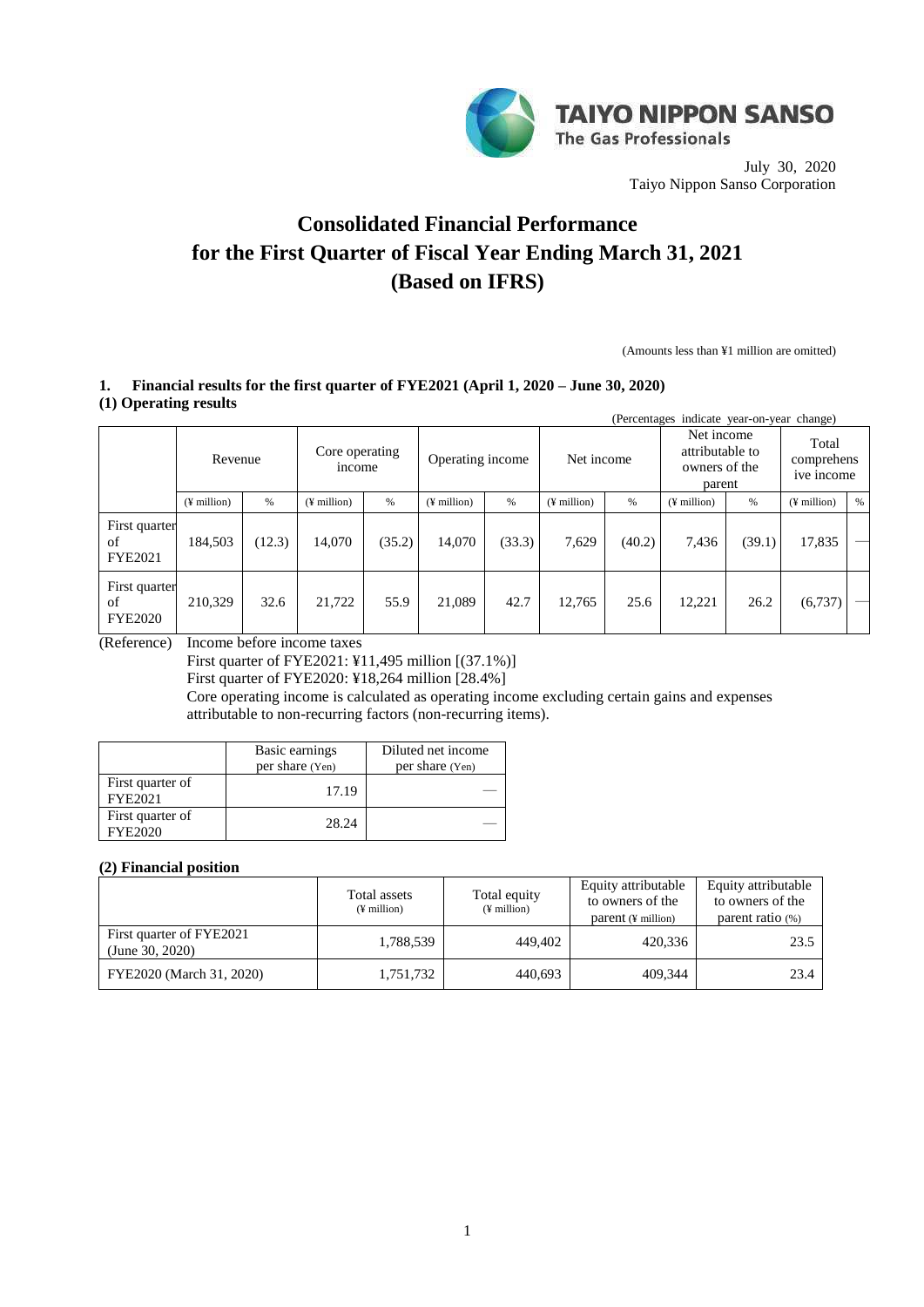#### **2. Dividends**

|                       | <b>Annual Dividend</b>  |                         |                         |             |       |  |  |  |  |
|-----------------------|-------------------------|-------------------------|-------------------------|-------------|-------|--|--|--|--|
|                       | End of $1st$<br>quarter | End of $2nd$<br>quarter | End of $3rd$<br>quarter | Term<br>end | Total |  |  |  |  |
|                       | (Yen)                   | (Yen)                   | (Yen)                   | (Yen)       | (Yen) |  |  |  |  |
| <b>FYE2020</b>        |                         | 14.00                   |                         | 14.00       | 28.00 |  |  |  |  |
| <b>FYE2021</b>        |                         |                         |                         |             |       |  |  |  |  |
| <b>FYE2021</b> (est.) |                         | 14.00                   |                         | 14.00       | 28.00 |  |  |  |  |

Note: No revisions have been made to recently announced forecasts.

#### **3. Forecasts for business operations for FYE2021 full term (April 1, 2020 – March 31, 2021)**

| (Percentages indicate year-on-year change) |                   |       |                                 |               |                         |        |                   |        |                                                       |        |                                |
|--------------------------------------------|-------------------|-------|---------------------------------|---------------|-------------------------|--------|-------------------|--------|-------------------------------------------------------|--------|--------------------------------|
|                                            | Revenue           |       | Core operating<br><i>n</i> come |               | Operating income        |        | Net income        |        | Net income<br>attributable to<br>owners of the parent |        | Basic<br>earnings<br>per share |
|                                            | $($ ¥ million $)$ | %     | (¥ million)                     | $\frac{0}{0}$ | $(\frac{1}{2})$ million | %      | $($ ¥ million $)$ | %      | $($ ¥ million $)$                                     | %      | (Yen)                          |
| Full term                                  | 830,000           | (2.4) | 82,000                          | (9.2)         | 82,000                  | (12.7) | 46,000            | (16.4) | 44,000                                                | (17.5) | 101.67                         |

Note: No revisions have been made to recently announced forecasts.

(Reference) Income before income taxes

FYE2021 full term: ¥67,500 million [(14.7%)]

**4. Explanation concerning the appropriate use of forecasts for business operations and other notable matters** This report contains business forecasts and other forward-looking statements that are based on information currently available to the Company and certain assumptions judged to be reasonable by management. The Company gives no assurances that business forecasts will be attained. Moreover, actual results may differ materially from business forecasts due to various factors. For details on the assumptions of the forecasts and related matters, please see page 3, "6. Explanation concerning predictive information such as forecasts for business operations".

# **5. General information relating to the first quarter results**

#### **(1) Explanation concerning business results**

General overview

 The business environment surrounding the Taiyo Nippon Sanso Group (TNSC Group) in the first quarter of the fiscal year under review (from April 1, 2020 to June 30, 2020) saw the global COVID-19 pandemic cause a drastic economic downturn and decline in demand in the countries and regions the TNSC Group has entered. Under these conditions, production activity in the manufacturing sector decelerated, leading to a decrease in shipments of air separation gases (oxygen, nitrogen, and argon).

 Against this backdrop, the TNSC Group achieved the following results for the first quarter of the fiscal year under review. Revenue on a consolidated basis decreased 12.3% year on year to ¥184,503 million, core operating income decreased 35.2% to ¥14,070 million, operating income decreased 33.3% to ¥14,070 million and net income attributable to owners of the parent decreased 39.1% to ¥7,436 million.

 Core operating income is calculated as operating income excluding certain gains and expenses attributable to non-recurring factors (non-recurring items).

A breakdown of business performance by reportable segment is as follows.

Segment income represents core operating income.

#### **Gas Business in Japan**

In the industrial gas-related business, revenue from air separation gases, a core product, decreased sharply year on year, mainly due to sluggish production activity in relevant industries. Meanwhile, in the electronics-related field, revenue from electronic materials gases were mostly on a par with the previous fiscal year. In equipment and installation, revenue declined year on year, primarily in welding and cutting equipment for metal processing.

As a result, in the Gas Business in Japan, revenue decreased 9.2% year on year to ¥76,084 million and segment income declined 19.4% to ¥4,568 million.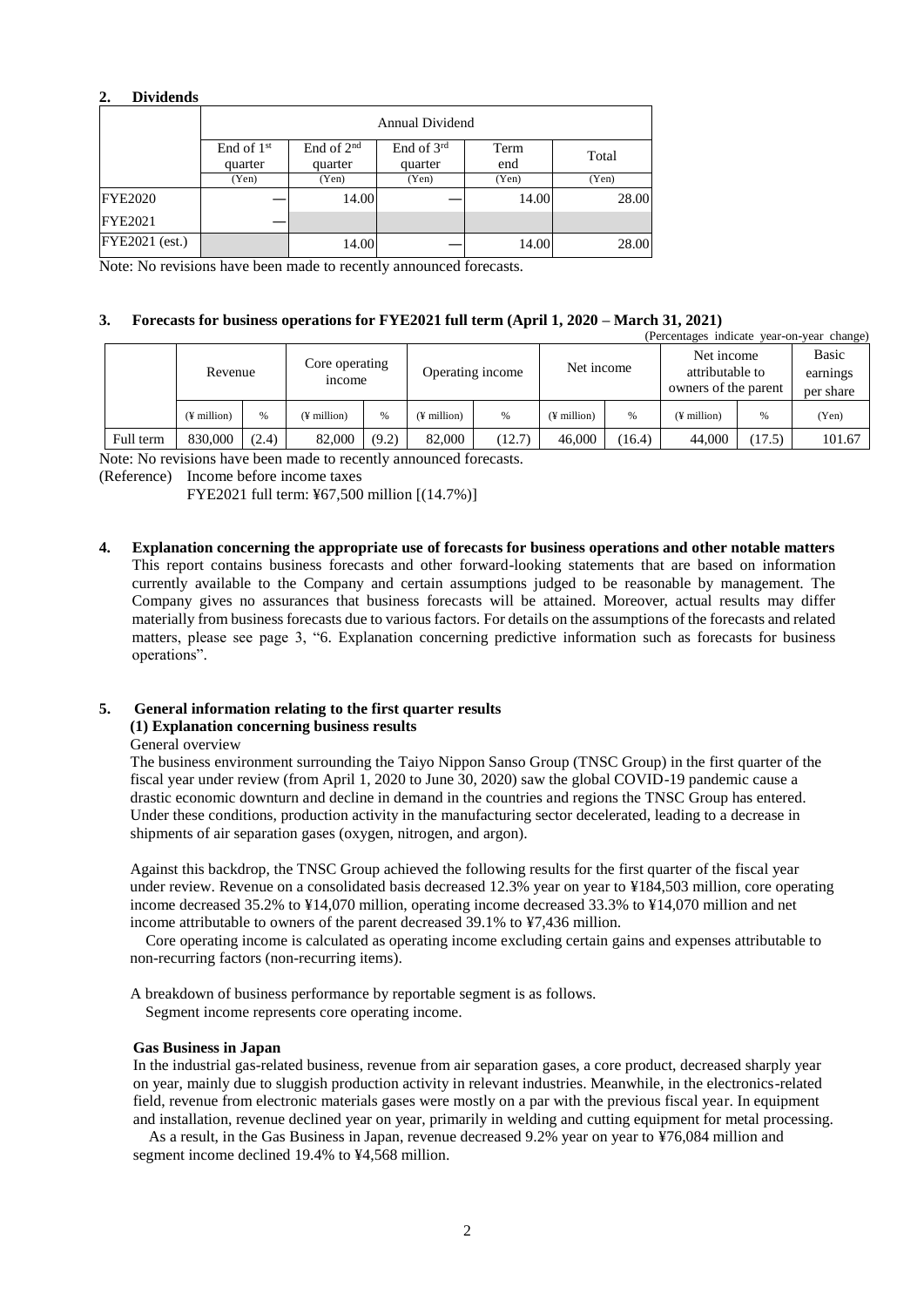#### **Gas Business in the United States**

In the industrial-gas related business, revenue from air separation gases, a core product, decreased sharply year on year, primarily for packaged and bulk gases. In the on-site business, revenue declined year on year due to the impact of lower demand from gas customers. In equipment and installation, electronics-related revenue increased, but revenue from welding and cutting equipment for metal processing decreased sharply, due partly to the voluntary suspension of business activities at retail stores in the relevant states.

As a result, in the Gas Business in the United States, revenue decreased 9.7% year on year to ¥44,898 million and segment income decreased 31.9% to ¥3,605 million.

#### **Gas Business in Europe**

Demand for bulk gas decreased sharply due to stagnation in production activity as a whole in the key regions Iberia (Spain and Portugal), Germany, and Italy. In the on-site business, demand fell significantly due to the impact of a decline in demand from gas customers. In equipment and installation, demand decreased substantially, mainly for welding and cutting equipment for metal processing.

As a result, in the Gas Business in Europe, revenue decreased 20.3% year on year to ¥35,109 million and segment income decreased 50.9% to ¥3,400 million.

#### **Gas Business in Asia & Oceania**

In the industrial gas-related business, revenue from air separation gases, a core product, decreased sharply due to the impact of city lockdowns in countries and regions such as the Philippines and stagnant production activity in the manufacturing sector. In LPG, unit sales prices fell due to lower contract prices in purchasing, but shipments in Australia were solid. In the electronics-related business, shipments were favorable for electronic materials gases in East Asia. In equipment and installation, demand decreased sharply, mainly reflecting a decrease in spot projects in Singapore, as well as the absence of an installation project in Taiwan, and lower demand for welding and cutting equipment for metal processing.

As a result, in the Gas Business in Asia & Oceania, revenue decreased 10.4% year on year to ¥23,451 million and segment income declined 10.3% to ¥2,335 million.

#### **Thermos Business**

In the Thermos Business, revenue from portable mugs, a core product, decreased sharply in Japan following the loss of sales opportunities associated with periods of high demand such as the start of a new academic year and the leisure season. These sales opportunities were lost because of restrictions on going outdoors and the voluntary suspension of business activities due to a declaration of a state of emergency by the national government. Meanwhile, sales of frying pans and tumblers were solid, as consumers spent more time at home in their daily lives. In addition, sales of eco-friendly shopping bags were launched in conjunction with the introduction of fees for checkout bags starting in July 2020. Overseas, sales volume decreased in response to the impact of business slowdowns in various regions.

As a result, in the Thermos Business, revenue decreased 24.7% year on year to ¥4,959 million, and segment income fell 67.2% to ¥630 million.

#### **6. Explanation concerning predictive information such as forecasts for business operations**

 The Company has not revised its forecasts for business operations announced on May 12, 2020. This earnings forecast was made on an assumption made at the end of the FYE2021 Q1 that remains unchanged whereby the downturn in the global economy brought about by the COVID-19 pandemic will gradually recover in the FYE2021 Q2 and be essentially normalized by the FYE2021 Q3 onward. However, actual results may differ significantly due to factors such as the spread of COVID-19 going forward.

#### **7. Notes to the condensed consolidated financial statements**

(Note regarding going concern assumption) Not applicable.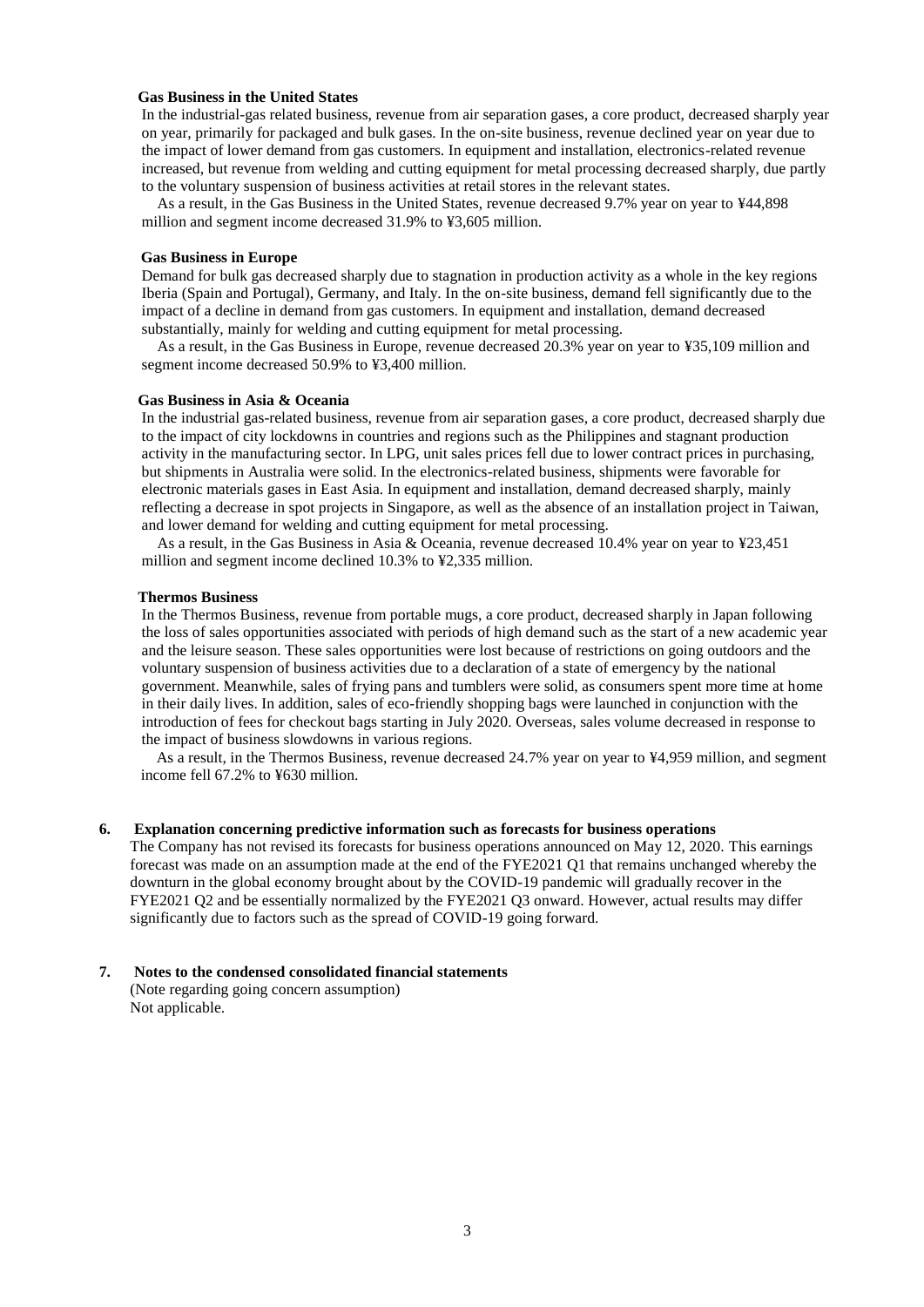## **8. Segment information**

## **(1) Outline of reportable segments**

The TNSC Group's reportable segments are components of the TNSC Group about which separate financial information is available and which are evaluated regularly by the Board of Directors in deciding how to allocate management resources and in assessing performance. No grouping of operating segments has been carried out for reporting purposes.

The TNSC Group conducts gas businesses in Japan and overseas, mainly for customers in the steel, chemical and electronics industries, and has built production and sales structures for its main products in Japan, the United States, Europe, and Asia & Oceania. In addition, the TNSC Group conducts the manufacture and sales business of housewares such as stainless steel vacuum bottles. Therefore, the Company has established the following five reportable segments: Gas Business in Japan, Gas Business in the United States, Gas Business in Europe, Gas Business in Asia & Oceania, and Thermos Business

The principal products and services included in the five reportable segments are shown in the table below.

| Reportable segment                          | Main products and services                                                                                                                                                                                                                                             |  |  |  |
|---------------------------------------------|------------------------------------------------------------------------------------------------------------------------------------------------------------------------------------------------------------------------------------------------------------------------|--|--|--|
| Gas Business in Japan                       |                                                                                                                                                                                                                                                                        |  |  |  |
| Gas Business in the United<br><b>States</b> | Oxygen, nitrogen, argon, carbon dioxide, helium, hydrogen, acetylene, gas-related<br>equipment, specialty gases (electronic materials gases, pure gases, etc.), electronics-<br>related equipment and installation, semiconductor manufacturing equipment, cutting and |  |  |  |
| Gas Business in Europe                      | welding equipment, welding materials, plants and machinery, liquid petroleum gas (LPG)                                                                                                                                                                                 |  |  |  |
| Gas Business in Asia $\&$<br>Oceania        | and related equipment, medical-use gases (oxygen, nitrous oxide, etc.), medical<br>equipment, stable isotopes                                                                                                                                                          |  |  |  |
| <b>Thermos Business</b>                     | <b>Housewares</b>                                                                                                                                                                                                                                                      |  |  |  |

The accounting methods adopted for the reported operating segments are the same as the methods adopted to prepare the consolidated financial statements. Revenue from inter-segment transactions and transfers is based primarily on prevailing market prices.

#### **(2) Figures of revenue and income (loss) by reportable segment**

## **First quarter, FYE2020 (April 1, 2019 – June 30, 2019)**

|                                                                |                                    |                                                             |                                     |                                                  |                            |            |                              | $(\frac{1}{2})$ million                        |
|----------------------------------------------------------------|------------------------------------|-------------------------------------------------------------|-------------------------------------|--------------------------------------------------|----------------------------|------------|------------------------------|------------------------------------------------|
|                                                                |                                    |                                                             | Reportable segment                  |                                                  |                            | Amounts on |                              |                                                |
|                                                                | Gas<br><b>Business</b><br>in Japan | Gas<br><b>Business</b><br>in the<br>United<br><b>States</b> | Gas<br><b>Business</b><br>in Europe | Gas<br><b>Business</b><br>in Asia $&$<br>Oceania | Thermos<br><b>Business</b> | Total      | Adjust-<br>ments<br>(Note 1) | the<br>Consolidated<br>Statements of<br>Income |
| Revenue                                                        |                                    |                                                             |                                     |                                                  |                            |            |                              |                                                |
| Revenue to<br>external customers                               | 83,818                             | 49,697                                                      | 44,064                              | 26,159                                           | 6,589                      | 210,329    |                              | 210,329                                        |
| Revenue from<br>inter-segment<br>transactions and<br>transfers | 2,775                              | 4,338                                                       |                                     | 612                                              | 4                          | 7,730      | (7,730)                      |                                                |
| Total                                                          | 86,593                             | 54,035                                                      | 44,064                              | 26,772                                           | 6,593                      | 218,059    | (7,730)                      | 210,329                                        |
| Segment income<br>(Note 2)                                     | 5,669                              | 5,292                                                       | 6,926                               | 2,602                                            | 1,923                      | 22,414     | (692)                        | 21,722                                         |

Notes:

1. The ¥692 million negative adjustment for segment income is comprised of ¥229 million of intersegment eliminations and companywide expenses of ¥462 million that were not allocated to any particular reportable segment. These companywide expenses related principally to basic research expenses that were not allocated to a particular reportable segment.

2. Segment income represents core operating income, which is calculated as operating income excluding certain gains or losses attributable to non-recurring factors (non-recurring items).